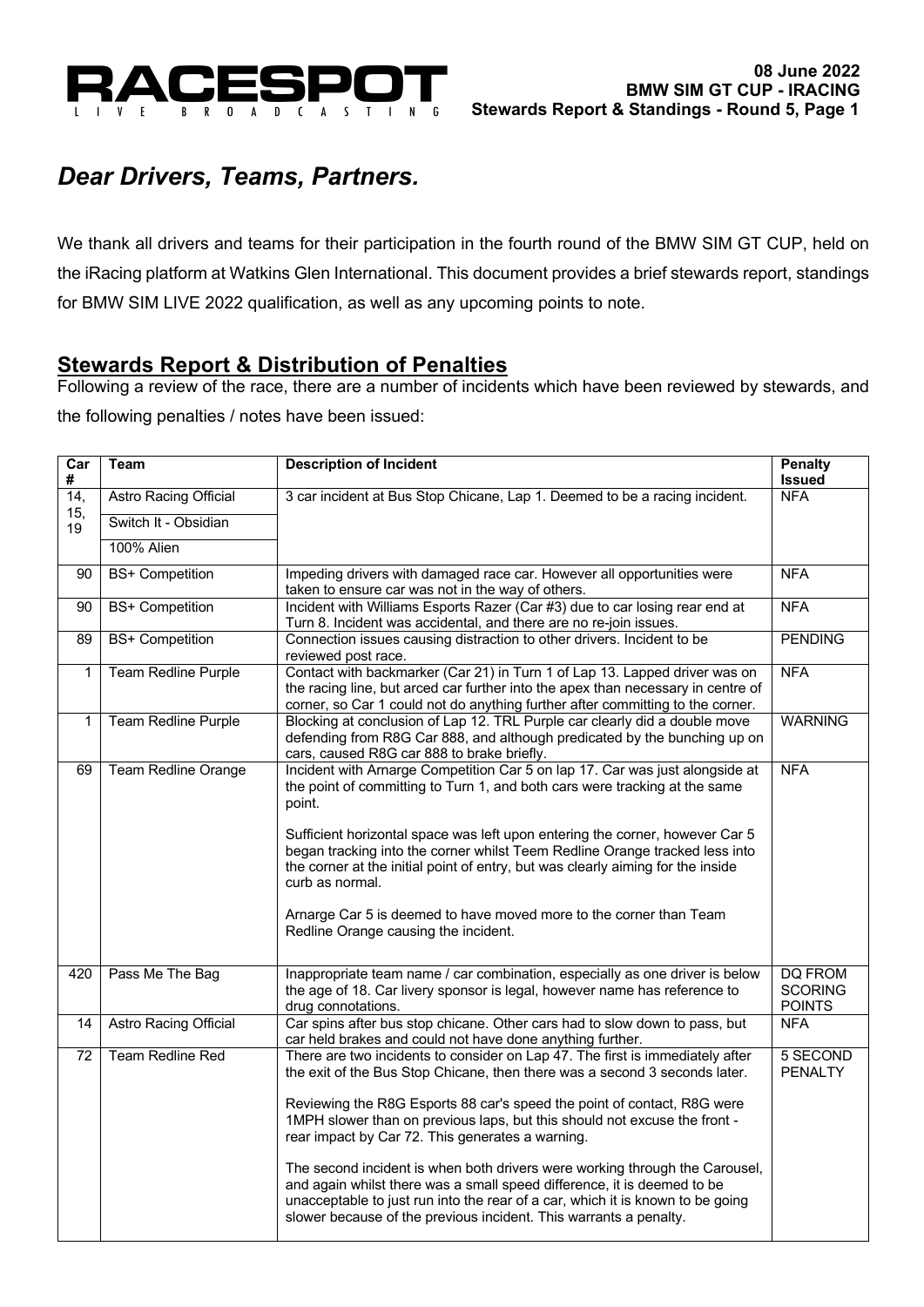

| 88  | R8G Esports                      | Car looked to the inside into the penultimate corner on lap 53, however DID<br>NOT cause contact with Car 707. There was clear collision code between the<br>two cars, and evidence that Car 88 was attempting to back off on corner<br>entry before the apex of the corner. | <b>NFA</b>                  |
|-----|----------------------------------|------------------------------------------------------------------------------------------------------------------------------------------------------------------------------------------------------------------------------------------------------------------------------|-----------------------------|
|     | <b>Monaco Esports</b><br>#SimCup | Late move on Lap 58 on the inside of Car 777. Was earlier on the brakes than<br>Car 777, and was turning into the corner at the point of entry, and 777 car<br>moved across alongside at the point of apex. Determined to be a racing<br>incident.                           | <b>NFA</b>                  |
| 242 | <b>Schaller Racing</b>           | Not providing enough room when being lapped. Although driver is laps down,<br>noted as it impacted on a driver who was battling inside the Top 10.                                                                                                                           | 10 SECOND<br><b>PENALTY</b> |
| 770 | <b>KOVA</b>                      | Aggressive move on lapped traffic. As incident caused self inflicted removal<br>from the points, no further action will be taken.                                                                                                                                            | <b>NFA</b>                  |

No appeals were submitted by the deadline, and therefore the stewards report from the event stands. A request was made to review the incident between cars #88 and #707. The stewards have determined that their outcome of the incident is valid, and therefore is not changed.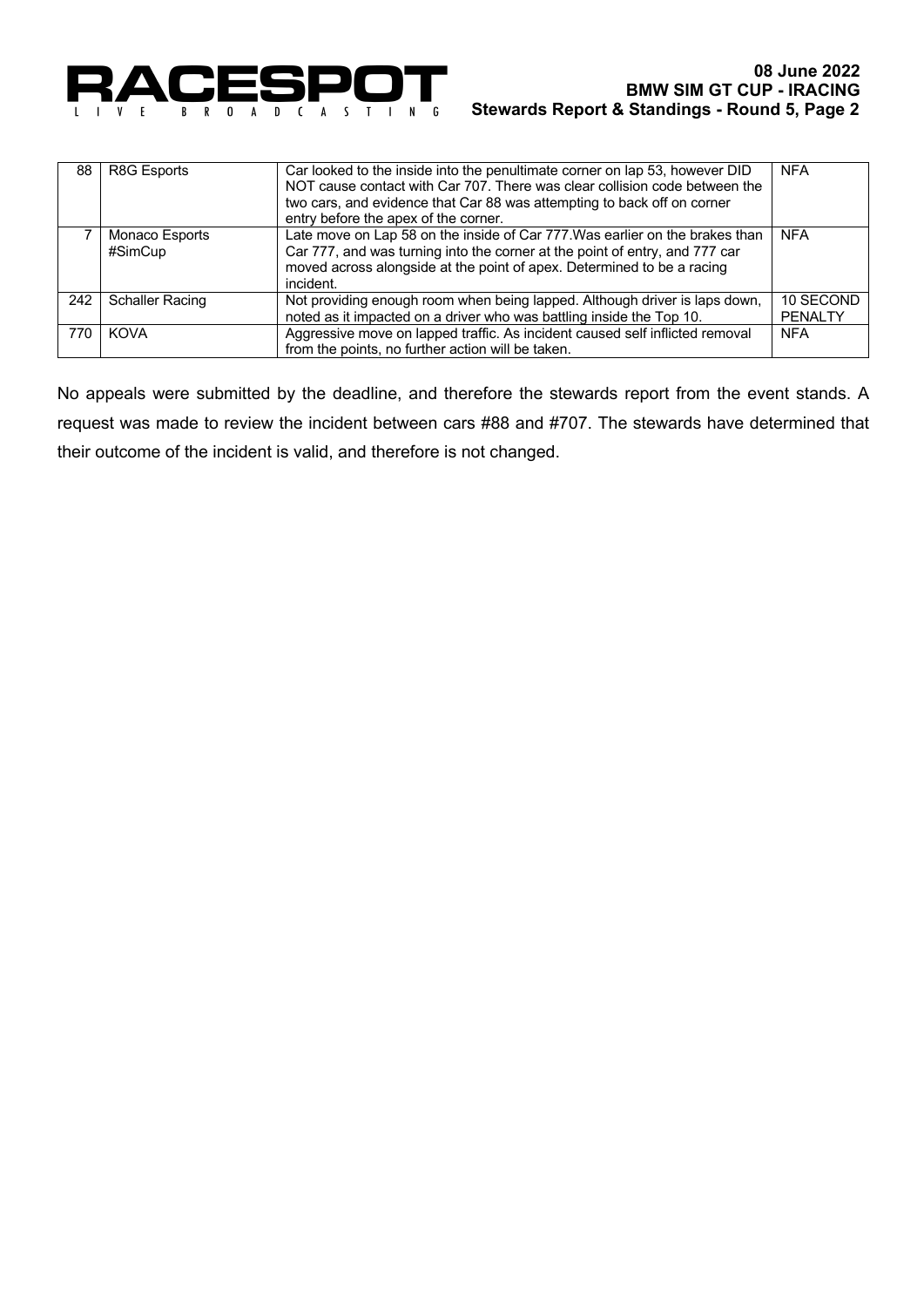

# **Revised Results After Round 5x**

Following the application of penalties, the final race results from Round 4 are as follows.

| <b>Finish</b> | <b>CF</b>      | <b>Name</b>                | <b>Drivers</b>            | Interval     | <b>Penalties</b> | <b>Total</b> |
|---------------|----------------|----------------------------|---------------------------|--------------|------------------|--------------|
| Pos           | <b>Pos</b>     |                            |                           |              |                  | Interval     |
|               |                |                            | Patrik Holzmann           |              |                  |              |
| 1             | 1              | <b>Team Redline Red</b>    | <b>Maximilian Benecke</b> | $\mathbf{0}$ | -5               | -5           |
|               |                |                            | Chris Lulham              |              |                  |              |
| 2             | $\overline{2}$ | <b>Team Redline Blue</b>   | Gianni Vecchio            | $-8.869$     |                  | $-8.869$     |
|               |                |                            | Valentin Mandernach       |              |                  |              |
| 3             | 3              | R8G Esports \$88           | Florian Lebigre2          | $-9.066$     |                  | $-9.066$     |
|               |                |                            | Rainer Talvar             |              |                  |              |
| 4             | $\overline{4}$ | <b>BS+COMPETITION #89</b>  | <b>Phil Denes</b>         | $-9.35$      |                  | $-9.35$      |
|               |                |                            | <b>Alexey Nesov</b>       |              |                  |              |
| 5             | 5              | <b>URANO eSports</b>       | Luca Kita                 | $-9.983$     |                  | $-9.983$     |
|               |                |                            | <b>Andre Melchers</b>     |              |                  |              |
| 6             | 6              | R8G Esports \$8            | <b>Thibault Cazaubon</b>  | $-12.892$    |                  | $-12.892$    |
|               |                |                            | Lois Nahser               |              |                  |              |
| 7             | $\overline{7}$ | Williams Esports BenQ      | Daniel Pasztor            | $-15.03$     |                  | $-15.03$     |
|               |                |                            | Luke A Bennett            |              |                  |              |
| 8             | 8              | <b>Team Redline Purple</b> | Diogo C. Pinto            | $-17.598$    |                  | $-17.598$    |
|               |                |                            | Arturo Melgar             |              |                  |              |
| 9             | 9              | Monaco Esports #SimCup     | Jaidyn J Ladic            | $-19.806$    |                  | $-19.806$    |
|               |                |                            | Matti Sipilä              |              |                  |              |
| 10            | 10             | <b>KOVA \$777</b>          | Valtteri Alander          | $-24.457$    |                  | $-24.457$    |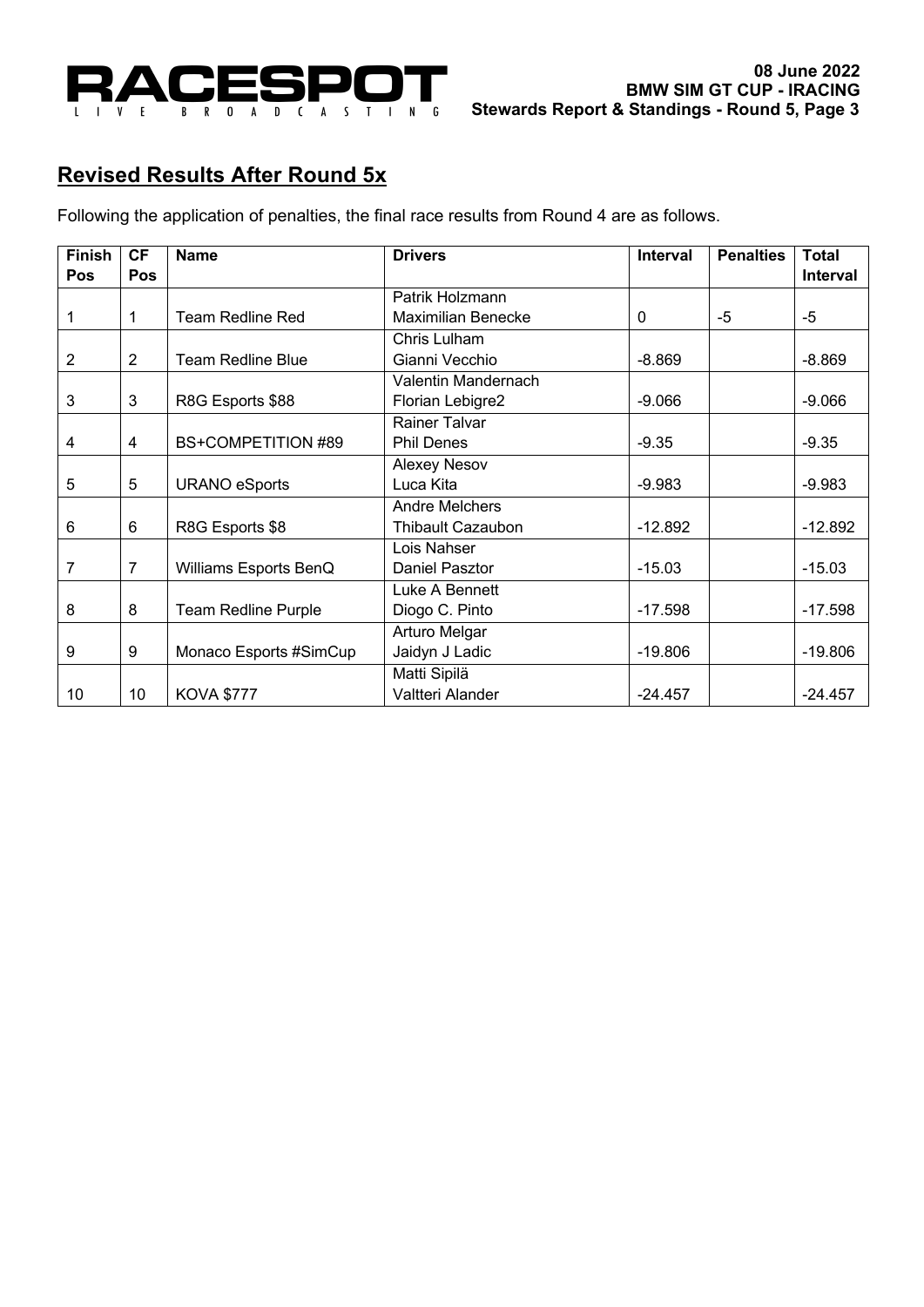

## **Standings After Round 4**

-

The confirmed qualification standings after Race 3 are below. Please note the following:

- Where there is a team identifier in a team (Car number, colour etc), this has been removed, as there is the chance that a driver may compete for one or more 'cars' within a team over the course of the season.
- Only the driver who sets the fastest lap will receive a bonus point. This is not issued to all drivers in a team.

| 78<br><b>Phil Denes</b><br><b>BS+COMPETITION</b><br>$\overline{25}$<br>$\overline{25}$<br>$\overline{15}$<br>$\overline{12}$<br>$\mathbf{1}$<br>$\mathbf{1}$<br>$\overline{2}$<br>Rainer Talvar<br><b>BS+COMPETITION</b><br>$\overline{77}$<br>$\overline{25}$<br>$\overline{15}$<br>$\overline{12}$<br>25<br>$\overline{3}$<br>Chris Lulham<br><b>Team Redline</b><br>$\overline{15}$<br>$\overline{4}$<br>$\overline{12}$<br>$\overline{18}$<br>$\overline{75}$<br>25<br>$\mathbf{1}$<br>Gianni Vecchio<br><b>Team Redline</b><br>74<br>$\overline{15}$<br>$\overline{4}$<br>$\overline{12}$<br>$\overline{18}$<br>$\overline{4}$<br>25<br>Diogo C. Pinto<br><b>Team Redline</b><br>18<br>$\overline{2}$<br>$\overline{4}$<br>5<br>$\overline{18}$<br>$\overline{18}$<br>60<br>Luke A Bennett<br><b>Team Redline</b><br>$\overline{18}$<br>18<br>$\overline{4}$<br>58<br>6<br>18<br>$\overline{7}$<br><b>Maximilian Benecke</b><br><b>Team Redline</b><br>45<br>$\mathbf{1}$<br>18<br>25<br>$\mathbf{1}$<br>Patrik Holzmann<br><b>Team Redline</b><br>8<br>$\overline{18}$<br>$\overline{25}$<br>44<br>$\mathbf{1}$<br>Jamie Fluke<br>15<br>$\overline{9}$<br>Apex Racing Team<br>$\overline{12}$<br>$\overline{12}$<br>$\overline{39}$<br><b>KOVA</b><br>Matti Sipilä<br>38<br>$10 =$<br>$\overline{8}$<br>$\overline{25}$<br>$\mathbf 1$<br>$\overline{4}$<br>$10 =$<br>Valtteri Alander<br><b>KOVA</b><br>$\overline{8}$<br>$\overline{25}$<br>$\mathbf{1}$<br>$\overline{38}$<br>$\overline{4}$<br>$12 =$<br>Florian Lebigre2<br>R8G Esports<br>12<br>37<br>10<br>$\overline{15}$<br>Valentin Mandernach<br>$\overline{12}$<br>$\overline{37}$<br>$12 =$<br>R8G Esports<br>10<br>15<br>Apex Racing Team<br>$\overline{2}$<br>33<br>$\overline{14}$<br>Alejandro Sanchez<br>$\overline{15}$<br>$\overline{15}$<br>$\mathbf{1}$<br>R8G Esports<br>15<br><b>Andre Melchers</b><br>$\overline{8}$<br>$\overline{8}$<br>$\overline{24}$<br>8<br><b>Thibault Cazaubon</b><br>R8G Esports<br>$\overline{8}$<br>16<br>10<br>$\mathbf{1}$<br>$\overline{19}$<br>$17 =$<br><b>Elvis Rankin</b><br><b>Apex Racing Team</b><br>18<br>$\overline{12}$<br>$\overline{6}$<br>$17 =$<br>Yohann Harth<br>Apex Racing Team<br>$\overline{12}$<br>$\overline{6}$<br>$\overline{18}$<br>$19 =$<br>R8G Esports<br><b>Hugh Barter</b><br>10<br>16<br>6<br>$19 =$<br>Vlad Khimichev<br>R8G Esports<br>16<br>$\overline{8}$<br>8<br>Kevin Ellis Jr<br>Apex Racing Team<br>15<br>15<br>$\overline{21}$<br>$22 =$<br><b>MSi Esports</b><br>Dani Elgarbay<br>$\overline{8}$<br>$\overline{6}$<br>$\overline{14}$<br><b>MSi Esports</b><br>6<br>$22 =$<br>Gabi Montoro<br>$\overline{8}$<br>$\overline{14}$<br>$24 =$<br>Antti Ahola<br><b>KOVA</b><br>$\mathbf{1}$<br>$6\phantom{1}6$<br>11<br>$\overline{4}$<br>Tuomas Tähtelä<br>$24 =$<br><b>KOVA</b><br>$\overline{6}$<br>$\overline{1}$<br>$\overline{11}$<br>$\overline{4}$<br><b>URANO</b> eSports<br>$26 =$<br><b>Alexey Nesov</b><br>10<br>10<br>Gaël VALERO<br>$26 =$<br>Apex Racing Academy<br>10<br>10<br>$26 =$<br>Kenny Roosen<br>10<br>Valkyrie esport X<br>10<br>$26 =$<br><b>URANO</b> eSports<br>Luca Kita<br>10<br>10<br>$26 =$<br>Valkyrie esport X<br>Simeon Lynch<br>10<br>10<br>$26 =$<br>Thijs J Simons<br>Apex Racing Academy<br>10<br>10 | Pos | Name | <b>Team</b> | R <sub>1</sub> | R <sub>2</sub> | R <sub>3</sub> | R <sub>4</sub> | R5 | <b>BP</b> | <b>Total</b> |
|-----------------------------------------------------------------------------------------------------------------------------------------------------------------------------------------------------------------------------------------------------------------------------------------------------------------------------------------------------------------------------------------------------------------------------------------------------------------------------------------------------------------------------------------------------------------------------------------------------------------------------------------------------------------------------------------------------------------------------------------------------------------------------------------------------------------------------------------------------------------------------------------------------------------------------------------------------------------------------------------------------------------------------------------------------------------------------------------------------------------------------------------------------------------------------------------------------------------------------------------------------------------------------------------------------------------------------------------------------------------------------------------------------------------------------------------------------------------------------------------------------------------------------------------------------------------------------------------------------------------------------------------------------------------------------------------------------------------------------------------------------------------------------------------------------------------------------------------------------------------------------------------------------------------------------------------------------------------------------------------------------------------------------------------------------------------------------------------------------------------------------------------------------------------------------------------------------------------------------------------------------------------------------------------------------------------------------------------------------------------------------------------------------------------------------------------------------------------------------------------------------------------------------------------------------------------------------------------------------------------------------------------------------------------------------------------------------------------------------------------------------------------------------------------------------------------------------------------------------------------------------------------------------------------------------------------------------------------------------------------------------------------------------------------------------------------------------------------------------------------------------------------------------------------------------------------------------------------------------------------------------------------------------------------------|-----|------|-------------|----------------|----------------|----------------|----------------|----|-----------|--------------|
|                                                                                                                                                                                                                                                                                                                                                                                                                                                                                                                                                                                                                                                                                                                                                                                                                                                                                                                                                                                                                                                                                                                                                                                                                                                                                                                                                                                                                                                                                                                                                                                                                                                                                                                                                                                                                                                                                                                                                                                                                                                                                                                                                                                                                                                                                                                                                                                                                                                                                                                                                                                                                                                                                                                                                                                                                                                                                                                                                                                                                                                                                                                                                                                                                                                                                               |     |      |             |                |                |                |                |    |           |              |
|                                                                                                                                                                                                                                                                                                                                                                                                                                                                                                                                                                                                                                                                                                                                                                                                                                                                                                                                                                                                                                                                                                                                                                                                                                                                                                                                                                                                                                                                                                                                                                                                                                                                                                                                                                                                                                                                                                                                                                                                                                                                                                                                                                                                                                                                                                                                                                                                                                                                                                                                                                                                                                                                                                                                                                                                                                                                                                                                                                                                                                                                                                                                                                                                                                                                                               |     |      |             |                |                |                |                |    |           |              |
|                                                                                                                                                                                                                                                                                                                                                                                                                                                                                                                                                                                                                                                                                                                                                                                                                                                                                                                                                                                                                                                                                                                                                                                                                                                                                                                                                                                                                                                                                                                                                                                                                                                                                                                                                                                                                                                                                                                                                                                                                                                                                                                                                                                                                                                                                                                                                                                                                                                                                                                                                                                                                                                                                                                                                                                                                                                                                                                                                                                                                                                                                                                                                                                                                                                                                               |     |      |             |                |                |                |                |    |           |              |
|                                                                                                                                                                                                                                                                                                                                                                                                                                                                                                                                                                                                                                                                                                                                                                                                                                                                                                                                                                                                                                                                                                                                                                                                                                                                                                                                                                                                                                                                                                                                                                                                                                                                                                                                                                                                                                                                                                                                                                                                                                                                                                                                                                                                                                                                                                                                                                                                                                                                                                                                                                                                                                                                                                                                                                                                                                                                                                                                                                                                                                                                                                                                                                                                                                                                                               |     |      |             |                |                |                |                |    |           |              |
|                                                                                                                                                                                                                                                                                                                                                                                                                                                                                                                                                                                                                                                                                                                                                                                                                                                                                                                                                                                                                                                                                                                                                                                                                                                                                                                                                                                                                                                                                                                                                                                                                                                                                                                                                                                                                                                                                                                                                                                                                                                                                                                                                                                                                                                                                                                                                                                                                                                                                                                                                                                                                                                                                                                                                                                                                                                                                                                                                                                                                                                                                                                                                                                                                                                                                               |     |      |             |                |                |                |                |    |           |              |
|                                                                                                                                                                                                                                                                                                                                                                                                                                                                                                                                                                                                                                                                                                                                                                                                                                                                                                                                                                                                                                                                                                                                                                                                                                                                                                                                                                                                                                                                                                                                                                                                                                                                                                                                                                                                                                                                                                                                                                                                                                                                                                                                                                                                                                                                                                                                                                                                                                                                                                                                                                                                                                                                                                                                                                                                                                                                                                                                                                                                                                                                                                                                                                                                                                                                                               |     |      |             |                |                |                |                |    |           |              |
|                                                                                                                                                                                                                                                                                                                                                                                                                                                                                                                                                                                                                                                                                                                                                                                                                                                                                                                                                                                                                                                                                                                                                                                                                                                                                                                                                                                                                                                                                                                                                                                                                                                                                                                                                                                                                                                                                                                                                                                                                                                                                                                                                                                                                                                                                                                                                                                                                                                                                                                                                                                                                                                                                                                                                                                                                                                                                                                                                                                                                                                                                                                                                                                                                                                                                               |     |      |             |                |                |                |                |    |           |              |
|                                                                                                                                                                                                                                                                                                                                                                                                                                                                                                                                                                                                                                                                                                                                                                                                                                                                                                                                                                                                                                                                                                                                                                                                                                                                                                                                                                                                                                                                                                                                                                                                                                                                                                                                                                                                                                                                                                                                                                                                                                                                                                                                                                                                                                                                                                                                                                                                                                                                                                                                                                                                                                                                                                                                                                                                                                                                                                                                                                                                                                                                                                                                                                                                                                                                                               |     |      |             |                |                |                |                |    |           |              |
|                                                                                                                                                                                                                                                                                                                                                                                                                                                                                                                                                                                                                                                                                                                                                                                                                                                                                                                                                                                                                                                                                                                                                                                                                                                                                                                                                                                                                                                                                                                                                                                                                                                                                                                                                                                                                                                                                                                                                                                                                                                                                                                                                                                                                                                                                                                                                                                                                                                                                                                                                                                                                                                                                                                                                                                                                                                                                                                                                                                                                                                                                                                                                                                                                                                                                               |     |      |             |                |                |                |                |    |           |              |
|                                                                                                                                                                                                                                                                                                                                                                                                                                                                                                                                                                                                                                                                                                                                                                                                                                                                                                                                                                                                                                                                                                                                                                                                                                                                                                                                                                                                                                                                                                                                                                                                                                                                                                                                                                                                                                                                                                                                                                                                                                                                                                                                                                                                                                                                                                                                                                                                                                                                                                                                                                                                                                                                                                                                                                                                                                                                                                                                                                                                                                                                                                                                                                                                                                                                                               |     |      |             |                |                |                |                |    |           |              |
|                                                                                                                                                                                                                                                                                                                                                                                                                                                                                                                                                                                                                                                                                                                                                                                                                                                                                                                                                                                                                                                                                                                                                                                                                                                                                                                                                                                                                                                                                                                                                                                                                                                                                                                                                                                                                                                                                                                                                                                                                                                                                                                                                                                                                                                                                                                                                                                                                                                                                                                                                                                                                                                                                                                                                                                                                                                                                                                                                                                                                                                                                                                                                                                                                                                                                               |     |      |             |                |                |                |                |    |           |              |
|                                                                                                                                                                                                                                                                                                                                                                                                                                                                                                                                                                                                                                                                                                                                                                                                                                                                                                                                                                                                                                                                                                                                                                                                                                                                                                                                                                                                                                                                                                                                                                                                                                                                                                                                                                                                                                                                                                                                                                                                                                                                                                                                                                                                                                                                                                                                                                                                                                                                                                                                                                                                                                                                                                                                                                                                                                                                                                                                                                                                                                                                                                                                                                                                                                                                                               |     |      |             |                |                |                |                |    |           |              |
|                                                                                                                                                                                                                                                                                                                                                                                                                                                                                                                                                                                                                                                                                                                                                                                                                                                                                                                                                                                                                                                                                                                                                                                                                                                                                                                                                                                                                                                                                                                                                                                                                                                                                                                                                                                                                                                                                                                                                                                                                                                                                                                                                                                                                                                                                                                                                                                                                                                                                                                                                                                                                                                                                                                                                                                                                                                                                                                                                                                                                                                                                                                                                                                                                                                                                               |     |      |             |                |                |                |                |    |           |              |
|                                                                                                                                                                                                                                                                                                                                                                                                                                                                                                                                                                                                                                                                                                                                                                                                                                                                                                                                                                                                                                                                                                                                                                                                                                                                                                                                                                                                                                                                                                                                                                                                                                                                                                                                                                                                                                                                                                                                                                                                                                                                                                                                                                                                                                                                                                                                                                                                                                                                                                                                                                                                                                                                                                                                                                                                                                                                                                                                                                                                                                                                                                                                                                                                                                                                                               |     |      |             |                |                |                |                |    |           |              |
|                                                                                                                                                                                                                                                                                                                                                                                                                                                                                                                                                                                                                                                                                                                                                                                                                                                                                                                                                                                                                                                                                                                                                                                                                                                                                                                                                                                                                                                                                                                                                                                                                                                                                                                                                                                                                                                                                                                                                                                                                                                                                                                                                                                                                                                                                                                                                                                                                                                                                                                                                                                                                                                                                                                                                                                                                                                                                                                                                                                                                                                                                                                                                                                                                                                                                               |     |      |             |                |                |                |                |    |           |              |
|                                                                                                                                                                                                                                                                                                                                                                                                                                                                                                                                                                                                                                                                                                                                                                                                                                                                                                                                                                                                                                                                                                                                                                                                                                                                                                                                                                                                                                                                                                                                                                                                                                                                                                                                                                                                                                                                                                                                                                                                                                                                                                                                                                                                                                                                                                                                                                                                                                                                                                                                                                                                                                                                                                                                                                                                                                                                                                                                                                                                                                                                                                                                                                                                                                                                                               |     |      |             |                |                |                |                |    |           |              |
|                                                                                                                                                                                                                                                                                                                                                                                                                                                                                                                                                                                                                                                                                                                                                                                                                                                                                                                                                                                                                                                                                                                                                                                                                                                                                                                                                                                                                                                                                                                                                                                                                                                                                                                                                                                                                                                                                                                                                                                                                                                                                                                                                                                                                                                                                                                                                                                                                                                                                                                                                                                                                                                                                                                                                                                                                                                                                                                                                                                                                                                                                                                                                                                                                                                                                               |     |      |             |                |                |                |                |    |           |              |
|                                                                                                                                                                                                                                                                                                                                                                                                                                                                                                                                                                                                                                                                                                                                                                                                                                                                                                                                                                                                                                                                                                                                                                                                                                                                                                                                                                                                                                                                                                                                                                                                                                                                                                                                                                                                                                                                                                                                                                                                                                                                                                                                                                                                                                                                                                                                                                                                                                                                                                                                                                                                                                                                                                                                                                                                                                                                                                                                                                                                                                                                                                                                                                                                                                                                                               |     |      |             |                |                |                |                |    |           |              |
|                                                                                                                                                                                                                                                                                                                                                                                                                                                                                                                                                                                                                                                                                                                                                                                                                                                                                                                                                                                                                                                                                                                                                                                                                                                                                                                                                                                                                                                                                                                                                                                                                                                                                                                                                                                                                                                                                                                                                                                                                                                                                                                                                                                                                                                                                                                                                                                                                                                                                                                                                                                                                                                                                                                                                                                                                                                                                                                                                                                                                                                                                                                                                                                                                                                                                               |     |      |             |                |                |                |                |    |           |              |
|                                                                                                                                                                                                                                                                                                                                                                                                                                                                                                                                                                                                                                                                                                                                                                                                                                                                                                                                                                                                                                                                                                                                                                                                                                                                                                                                                                                                                                                                                                                                                                                                                                                                                                                                                                                                                                                                                                                                                                                                                                                                                                                                                                                                                                                                                                                                                                                                                                                                                                                                                                                                                                                                                                                                                                                                                                                                                                                                                                                                                                                                                                                                                                                                                                                                                               |     |      |             |                |                |                |                |    |           |              |
|                                                                                                                                                                                                                                                                                                                                                                                                                                                                                                                                                                                                                                                                                                                                                                                                                                                                                                                                                                                                                                                                                                                                                                                                                                                                                                                                                                                                                                                                                                                                                                                                                                                                                                                                                                                                                                                                                                                                                                                                                                                                                                                                                                                                                                                                                                                                                                                                                                                                                                                                                                                                                                                                                                                                                                                                                                                                                                                                                                                                                                                                                                                                                                                                                                                                                               |     |      |             |                |                |                |                |    |           |              |
|                                                                                                                                                                                                                                                                                                                                                                                                                                                                                                                                                                                                                                                                                                                                                                                                                                                                                                                                                                                                                                                                                                                                                                                                                                                                                                                                                                                                                                                                                                                                                                                                                                                                                                                                                                                                                                                                                                                                                                                                                                                                                                                                                                                                                                                                                                                                                                                                                                                                                                                                                                                                                                                                                                                                                                                                                                                                                                                                                                                                                                                                                                                                                                                                                                                                                               |     |      |             |                |                |                |                |    |           |              |
|                                                                                                                                                                                                                                                                                                                                                                                                                                                                                                                                                                                                                                                                                                                                                                                                                                                                                                                                                                                                                                                                                                                                                                                                                                                                                                                                                                                                                                                                                                                                                                                                                                                                                                                                                                                                                                                                                                                                                                                                                                                                                                                                                                                                                                                                                                                                                                                                                                                                                                                                                                                                                                                                                                                                                                                                                                                                                                                                                                                                                                                                                                                                                                                                                                                                                               |     |      |             |                |                |                |                |    |           |              |
|                                                                                                                                                                                                                                                                                                                                                                                                                                                                                                                                                                                                                                                                                                                                                                                                                                                                                                                                                                                                                                                                                                                                                                                                                                                                                                                                                                                                                                                                                                                                                                                                                                                                                                                                                                                                                                                                                                                                                                                                                                                                                                                                                                                                                                                                                                                                                                                                                                                                                                                                                                                                                                                                                                                                                                                                                                                                                                                                                                                                                                                                                                                                                                                                                                                                                               |     |      |             |                |                |                |                |    |           |              |
|                                                                                                                                                                                                                                                                                                                                                                                                                                                                                                                                                                                                                                                                                                                                                                                                                                                                                                                                                                                                                                                                                                                                                                                                                                                                                                                                                                                                                                                                                                                                                                                                                                                                                                                                                                                                                                                                                                                                                                                                                                                                                                                                                                                                                                                                                                                                                                                                                                                                                                                                                                                                                                                                                                                                                                                                                                                                                                                                                                                                                                                                                                                                                                                                                                                                                               |     |      |             |                |                |                |                |    |           |              |
|                                                                                                                                                                                                                                                                                                                                                                                                                                                                                                                                                                                                                                                                                                                                                                                                                                                                                                                                                                                                                                                                                                                                                                                                                                                                                                                                                                                                                                                                                                                                                                                                                                                                                                                                                                                                                                                                                                                                                                                                                                                                                                                                                                                                                                                                                                                                                                                                                                                                                                                                                                                                                                                                                                                                                                                                                                                                                                                                                                                                                                                                                                                                                                                                                                                                                               |     |      |             |                |                |                |                |    |           |              |
|                                                                                                                                                                                                                                                                                                                                                                                                                                                                                                                                                                                                                                                                                                                                                                                                                                                                                                                                                                                                                                                                                                                                                                                                                                                                                                                                                                                                                                                                                                                                                                                                                                                                                                                                                                                                                                                                                                                                                                                                                                                                                                                                                                                                                                                                                                                                                                                                                                                                                                                                                                                                                                                                                                                                                                                                                                                                                                                                                                                                                                                                                                                                                                                                                                                                                               |     |      |             |                |                |                |                |    |           |              |
|                                                                                                                                                                                                                                                                                                                                                                                                                                                                                                                                                                                                                                                                                                                                                                                                                                                                                                                                                                                                                                                                                                                                                                                                                                                                                                                                                                                                                                                                                                                                                                                                                                                                                                                                                                                                                                                                                                                                                                                                                                                                                                                                                                                                                                                                                                                                                                                                                                                                                                                                                                                                                                                                                                                                                                                                                                                                                                                                                                                                                                                                                                                                                                                                                                                                                               |     |      |             |                |                |                |                |    |           |              |
|                                                                                                                                                                                                                                                                                                                                                                                                                                                                                                                                                                                                                                                                                                                                                                                                                                                                                                                                                                                                                                                                                                                                                                                                                                                                                                                                                                                                                                                                                                                                                                                                                                                                                                                                                                                                                                                                                                                                                                                                                                                                                                                                                                                                                                                                                                                                                                                                                                                                                                                                                                                                                                                                                                                                                                                                                                                                                                                                                                                                                                                                                                                                                                                                                                                                                               |     |      |             |                |                |                |                |    |           |              |
|                                                                                                                                                                                                                                                                                                                                                                                                                                                                                                                                                                                                                                                                                                                                                                                                                                                                                                                                                                                                                                                                                                                                                                                                                                                                                                                                                                                                                                                                                                                                                                                                                                                                                                                                                                                                                                                                                                                                                                                                                                                                                                                                                                                                                                                                                                                                                                                                                                                                                                                                                                                                                                                                                                                                                                                                                                                                                                                                                                                                                                                                                                                                                                                                                                                                                               |     |      |             |                |                |                |                |    |           |              |
|                                                                                                                                                                                                                                                                                                                                                                                                                                                                                                                                                                                                                                                                                                                                                                                                                                                                                                                                                                                                                                                                                                                                                                                                                                                                                                                                                                                                                                                                                                                                                                                                                                                                                                                                                                                                                                                                                                                                                                                                                                                                                                                                                                                                                                                                                                                                                                                                                                                                                                                                                                                                                                                                                                                                                                                                                                                                                                                                                                                                                                                                                                                                                                                                                                                                                               |     |      |             |                |                |                |                |    |           |              |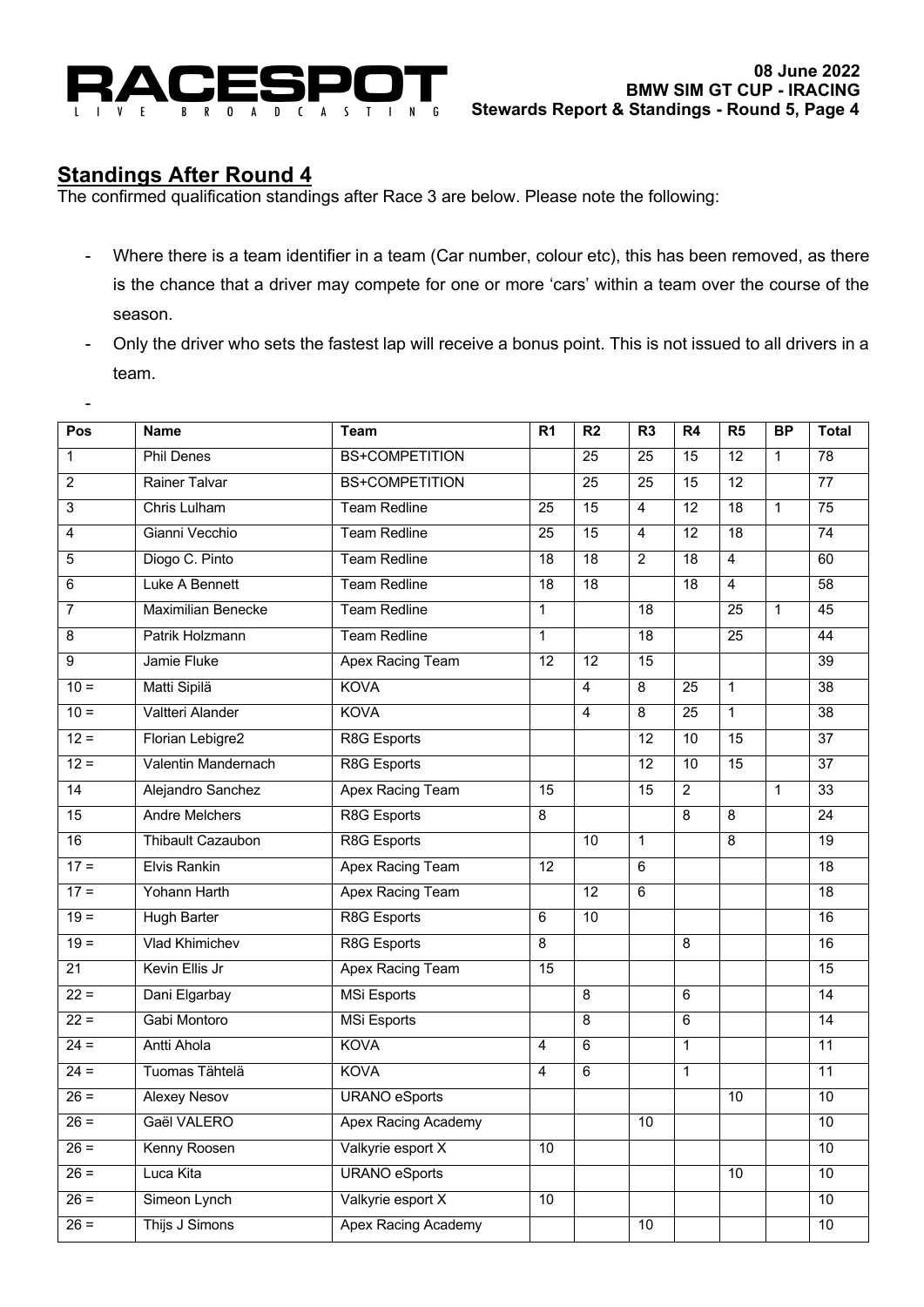

| $32 =$ | Alexander Thiebe            | <b>Team Redline</b>     |                | $\overline{2}$ |   | 4              |   | 6              |
|--------|-----------------------------|-------------------------|----------------|----------------|---|----------------|---|----------------|
| $32 =$ | <b>Christopher Dambietz</b> | <b>Team Redline</b>     |                | 2              |   | 4              |   | 6              |
| $32 =$ | Daniel Pasztor              | Williams Esports BenQ   |                |                |   |                | 6 | 6              |
| $32 =$ | Lois Nahser                 | Williams Esports BenQ   |                |                |   |                | 6 | 6              |
| $32 =$ | Mario Vartanian             | R8G Esports             | 6              |                |   |                |   | 6              |
| $37 =$ | Arturo Melgar               | Monaco Esports #SimCup  |                |                |   |                | 2 | 2              |
| $37 =$ | Bruno do Carmo              | Full Time Esports by TK | 2              |                |   |                |   | $\overline{2}$ |
| $37 =$ | Gustavo Ariel               | Full Time Esports by TK | $\overline{2}$ |                |   |                |   | $\overline{2}$ |
| $37 =$ | Jaidyn J Ladic              | Monaco Esports #SimCup  |                |                |   |                | 2 | $\overline{2}$ |
| $37 =$ | Luke McKeown                | <b>Team Redline</b>     |                |                | 2 |                |   | 2              |
| $37 =$ | Maxime Brient               | Apex Racing Team        |                |                |   | $\overline{2}$ |   | $\overline{2}$ |
| $43 =$ | Przemyslaw Marek Lemanek    | R8G Esports             |                |                | 1 |                |   | 1              |
| $43 =$ | Sergio Ignacio2             | Zennith Esports         |                | 1              |   |                |   | 1              |
| $43 =$ | Yago Martinez               | Zennith Esports         |                | 1              |   |                |   | 1              |

## **Notes for upcoming races**

Please find some information for upcoming races below. These detail potential considerations relating to participation, and ensuring fair competition.

### *Brake Dragging*

Although iRacing release notes imply that this has been eradicated, the rule remains in place until software changes are proven to be effective against brake dragging.

We are aware of accusations made by teams about brake dragging, and saw some evidence of this ourselves when reviewing qualifying during the first round of the championship at Daytona. As it was not made clear previously, and not all drivers had read the stewards report due to it being in the wrong location, it was not possible for us to police, however moving forward:

- 1. NO CAR will be allowed to brake drag on their qualifications lap for BMW SIM GT CUP (Top Split).
- 2. We have requested that qualifying scrutiny be upgraded to strict to support this.
- 3. Any car seen to be brake dragging to gain an advantage will be DISQUALIFIED from earning qualification points for BMW SIM LIVE 2022 for the race in question.
- 4. In the event of car(s) being disqualified from the race from earning qualification points, these will be distributed further down the field as needed.
- 5. Persistent brake dragging by teams will see them DISQUALIFIED for participating in BMW SIM LIVE 2022. In these cases, invitations will be given to teams further down the field as needed.

We thank you in advance for your co-operation in this matter. If you have any questions, please do not hesitate to contact me on Discord.